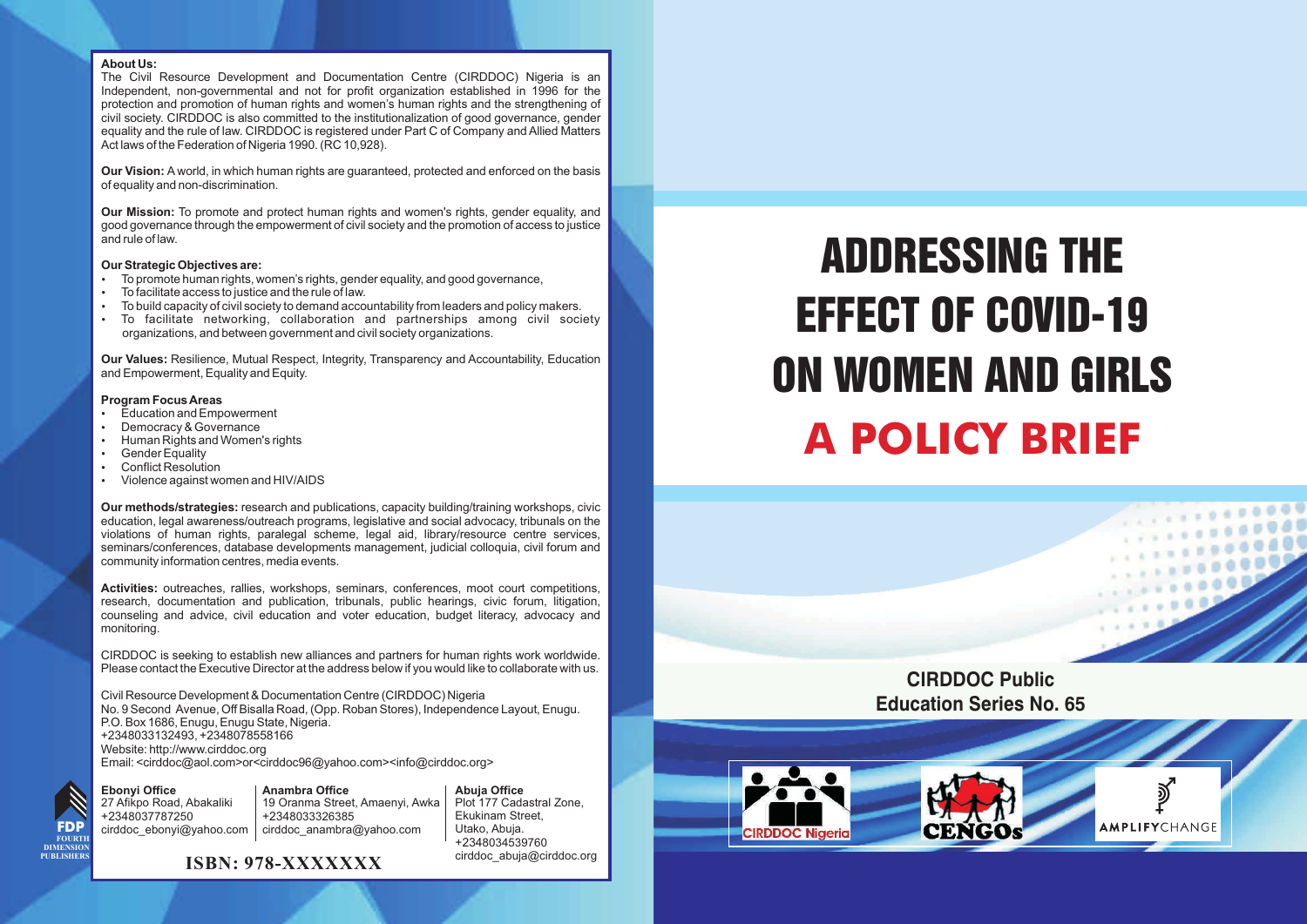First Published 2021 by

**Fourth Dimension Publishing Co., Ltd.**

16th Fifth Avenue, City Layout. PMB. 01164, Enugu Nigeria

> E-mail: fdpbooks@yahoo.com. fdpbooks@aol.com

> > © CIRDDOC Nigeria

#### **ISBN: 978 - XXXXXXXXXX**

#### CONDITION OF SALE

All rights reserved: Parts of this publication may be reproduced for noncommercial purposes without prior permission of the Publisher, or CIRDDOC provided due credit is given to this publication as the source.

> **Photoset and Printed in Nigeria by Fourth Dimension Publisher, Enugu**

# **ADDRESSING THE EFFECT OF COVID-19 ON WOMEN AND GIRLS A POLICY BRIEF**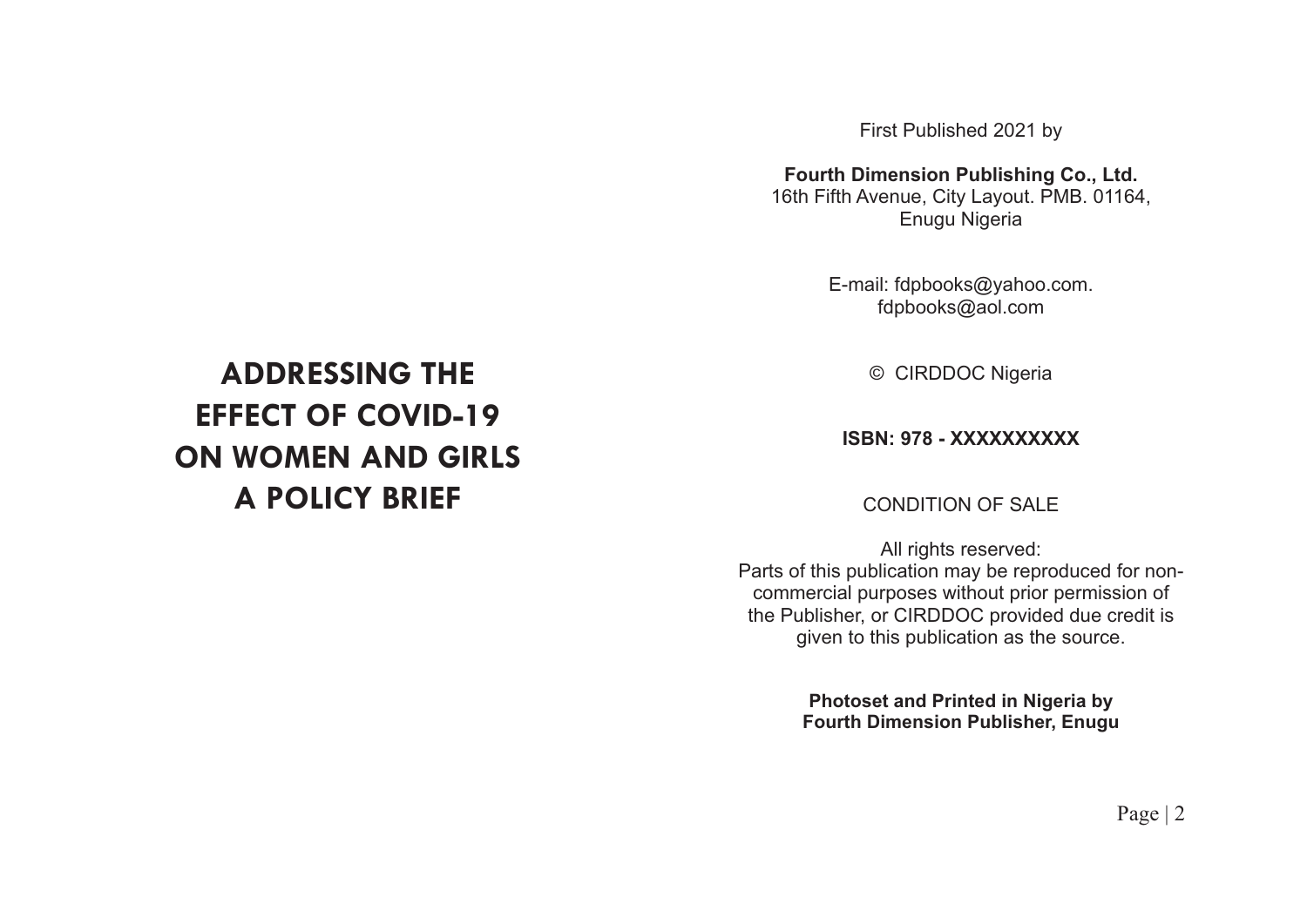#### **TABLE OF CONTENTS**

|                                             | 1.0 Section One: Background             |  |  |  | 4 |  |  |
|---------------------------------------------|-----------------------------------------|--|--|--|---|--|--|
|                                             | 2.0 Section Two: Research Findings  6   |  |  |  |   |  |  |
|                                             | 3.0 Section Three: Current Federal And  |  |  |  |   |  |  |
|                                             | State Policies     17                   |  |  |  |   |  |  |
|                                             | 4.0 Section Four: Policy Implications/  |  |  |  |   |  |  |
|                                             | Recommendations     25                  |  |  |  |   |  |  |
|                                             | 4.1 Key Findings on Unequitable         |  |  |  |   |  |  |
|                                             | Distribution of Palliatives    28       |  |  |  |   |  |  |
| 4.2 Key Findings on Negative Health Impacts |                                         |  |  |  |   |  |  |
|                                             | of COVID-19 on Women and Girls  30      |  |  |  |   |  |  |
| 4.3 Key Finding on Information on           |                                         |  |  |  |   |  |  |
|                                             | COVID-19      31                        |  |  |  |   |  |  |
|                                             | 4.4 Key Findings: Increased Crime Rate, |  |  |  |   |  |  |
|                                             | increased SRHRs Violations   32         |  |  |  |   |  |  |
|                                             | References       35                     |  |  |  |   |  |  |
|                                             |                                         |  |  |  |   |  |  |

#### **SECTION ONE: BACKGROUND**

The Civil Resource Development and Documentation Centre (CIRDDOC) Nigeria is an independent, non-governmental and not-forprofit organisation established in 1996 for the protection and promotion of human rights and women's human rights and the strengthening of civil society. CIRDDOC is also committed to the institutionalization of good governance, gender equality and the rule of law.

CIRDDOC with support from AmplifyChange is working with partner organisation, Coalition of Eastern Non-Governmental Organisations (CENGOS) and relevant stakeholders to end Gender Based Violence (GBV) and Increase Young People's Access to Sexual and Reproductive Health Information and Services in 9 states – Abia, Akwa Ibom, Anambra, Bayelsa, Cross River, Ebonyi, Enugu, Imo and Rivers.

Humanitarian crises and health emergencies

Page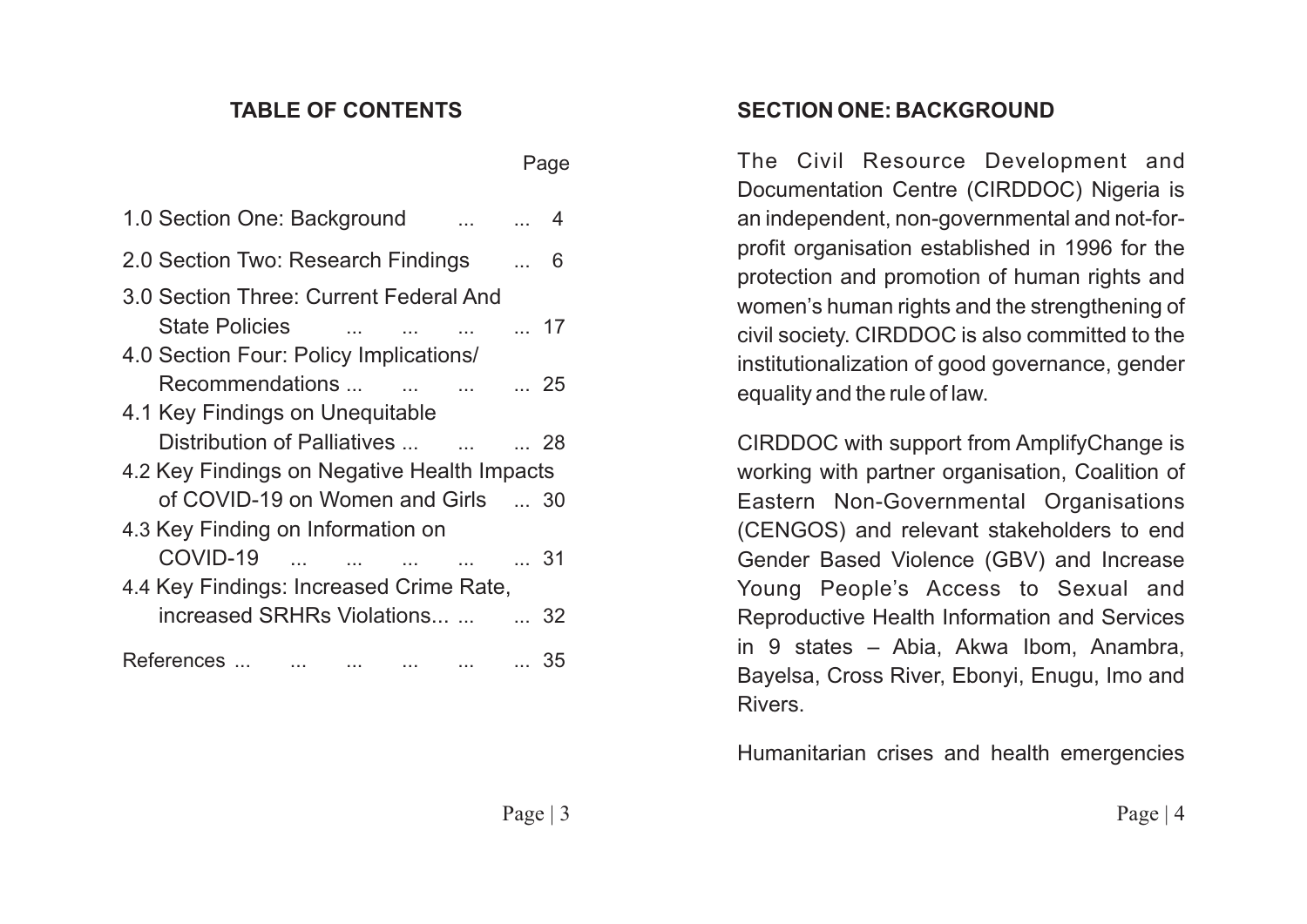affect men and women differently. As COVID-19 continues to ravage the world, there are concerns over its impact on women and girls, with vulnerabilities feared to worsen as the pandemic overwhelms health systems. Women and girls and those living with disabilities may be particularly affected by the impacts of COVID-19 outbreak.

This Research was commissioned by CIRDDOC Nigeria in collaboration with CENGOS, with the support of Amplify Change. The purpose of the study was to determine the impacts of COVID-19 on women and girls in Nigeria. The scope was limited to six states in the South East and South South of Nigeria: Akwa Ibom, Cross River, Ebonyi, Enugu, Imo and Rivers. The specific objectives were to:

- i) Determine the health impacts of COVID-19 on women and girls;
- ii) Determine the social and economic impacts of COVID-19 on women and girls;
- iii) Determine the effects of the COVID-19 containment policies and protocols on the

vulnerable populations especially as it concerns Sexual and Reproductive Health Rights (SRHR) and Gender-Based Violence (GBV);

iv) Make recommendations from the findings for sustainable programming on addressing SGBV during and after COVID-19 and similar emergencies

#### **SECTION TWO: RESEARCH FINDINGS**

1. Majority of respondents were in the age bracket of 24-41. Indeed for women and girls, this bracket represents the most active years, therefore it was not surprising to see that in spite of the overall inclusion of all age groups in the survey design, this group was the most easily accessible at the time. For girls younger than 24, reception of strangers especially during the lockdown may have been seen in many instances as consequential. Many women in Nigeria are basically breadwinners in their families and under such grave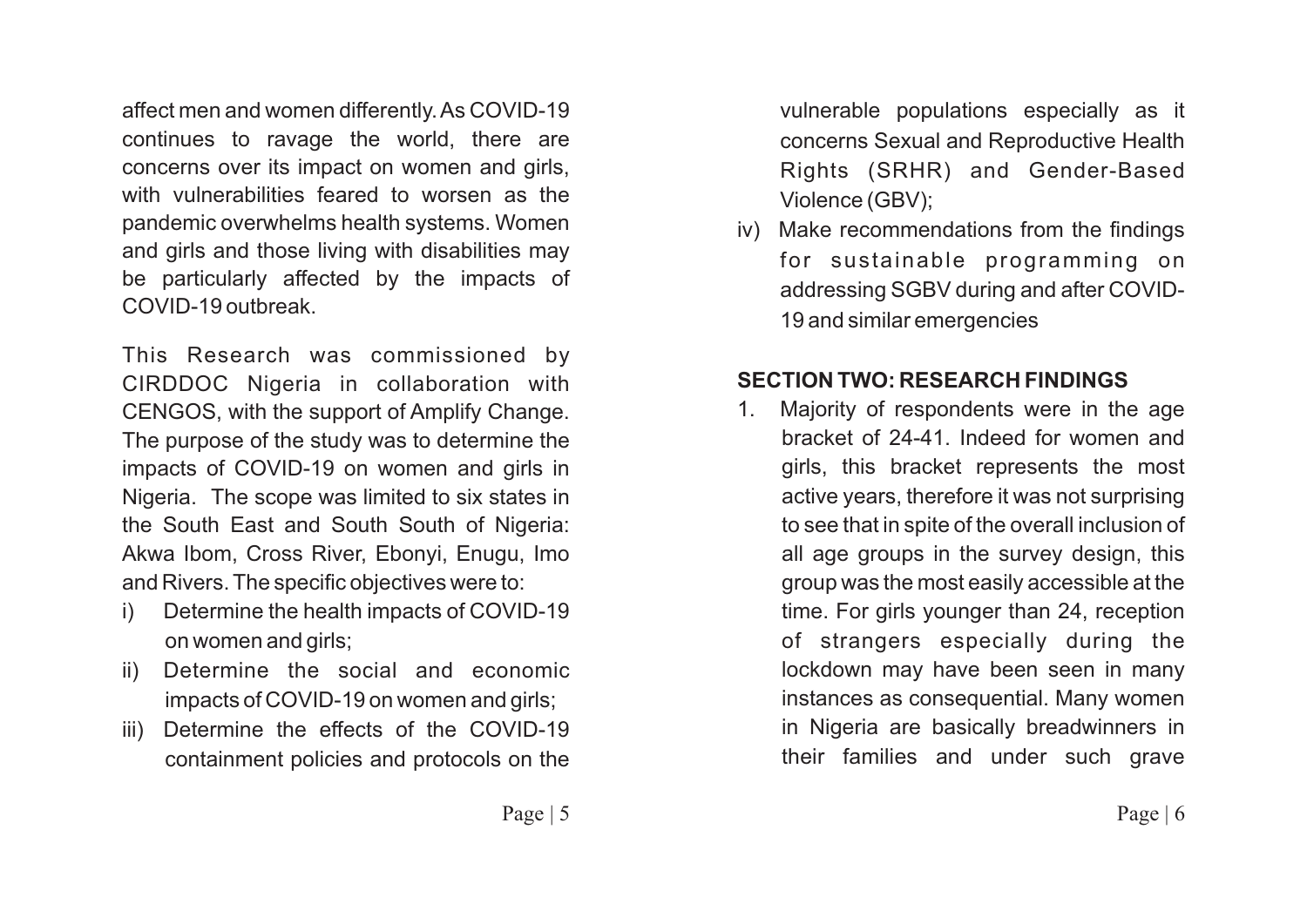economic circumstances resulting from the pandemic, they are also likely to lose their voices and hope. It is also important to note that the initial data on COVID-19 suggested that younger people were less likely to fall ill than older more matured adults. Hence, it is unsurprising that this age bracket is more forthcoming in knowledge and the quest for more.

2. Majority of the respondents had tertiary and secondary education. This can be seen in both positive and negative ways. Positive in the sense that it is heartwarming and cheering data on the educational status of women and girls, a sharp contrast to the dark years of societal neglect of the girl-child; indeed most communities have opened up to the realisation of girl-child education. On the flip-side is that the education they have received may not have prepared them for the pandemic in terms of life and vocational skills.

- 3. All categories of marital statuses were covered by respondents. The target audience was generally varied in composition and comprehensive in nature, to the cachet of the overall scorecard of the research.
- 4. Majority of respondents were working before the pandemic. Most of the participants were employed or engaged on some form of work. It is pretty difficult to find women outside these categories, except of course for young girls in the sample who were unemployed because they were in school. This data speaks volumes for women who in the face of high unemployment, have resorted to enterprise to create self-employment. A lot of women had personal businesses and going concerns, petty trading, even beside their white collar jobs, most of which were shut down during the pandemic.
- 5. The research participants showed high knowledge of Corona virus, in terms of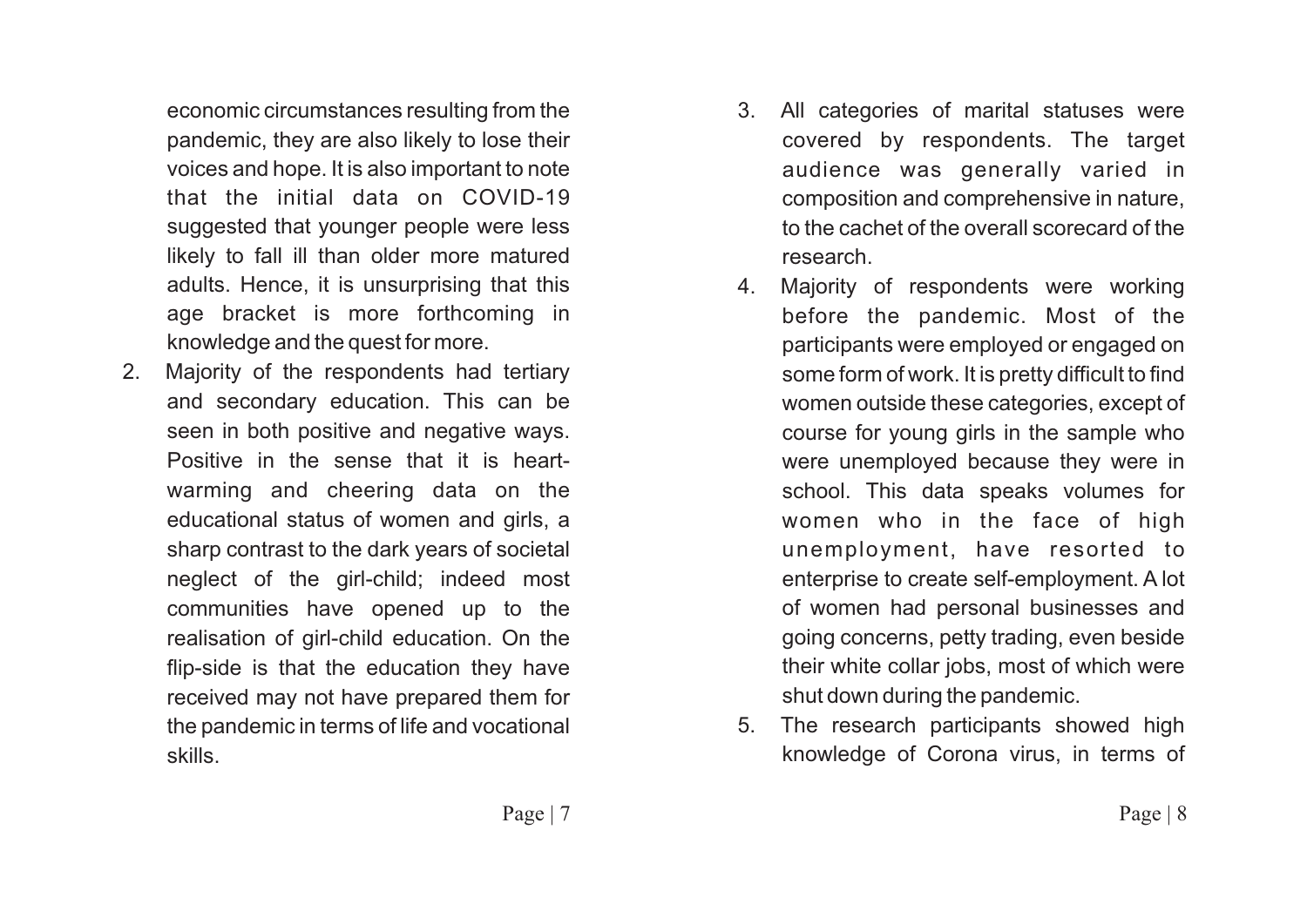nature, mode of spread, protocols and effects on humanity in general. The elitist/western entry point of the virus enabled an intense and worldwide campaign that educated people in all the nooks and crannies of the globe. This is true, considering the fact that in Africa and most of the third world, HIV, Malaria, still rank highly amongst killer diseases. Pertinently, the narratives as well as conspiracy theories around the origins and intent of the virus (COVID) made for a mouth watery discussion and comprehension among women. It was as novel as it was dangerous and its devastating global effect resulting in the lockdowns was enough to give it global attention. The plethora of information available on the mass media and internet as well as oral narratives from family and friends was also a source of anxiety which led to poor mental health among women and girls.

- 6. The major source of information was mass media: radio, TV, Newspaper, then Internet. This is a recognition of the impact of Radio and TV on especially rural dwellers in Nigeria. While this may also be explained along the lines of costs, knowing that the cost for internet subscription is rising daily in Nigeria, it is also factual that most women still prefer to listen (hear) their news/information.
- 7. Non-Governmental Organisations (NGOs) were the least source of information why? The impact of NGOs has been minimally recorded as a result of some correlated factors. To start with, most NGOs are terrestrial in nature, meaning that they rely mostly on movement which was restricted by the lockdowns and the inability of government to properly recognise the work that they do as "essential service" and thus grant same ease of access during this period. Secondly, NGOs usually ignore the element of Communication and Visibility in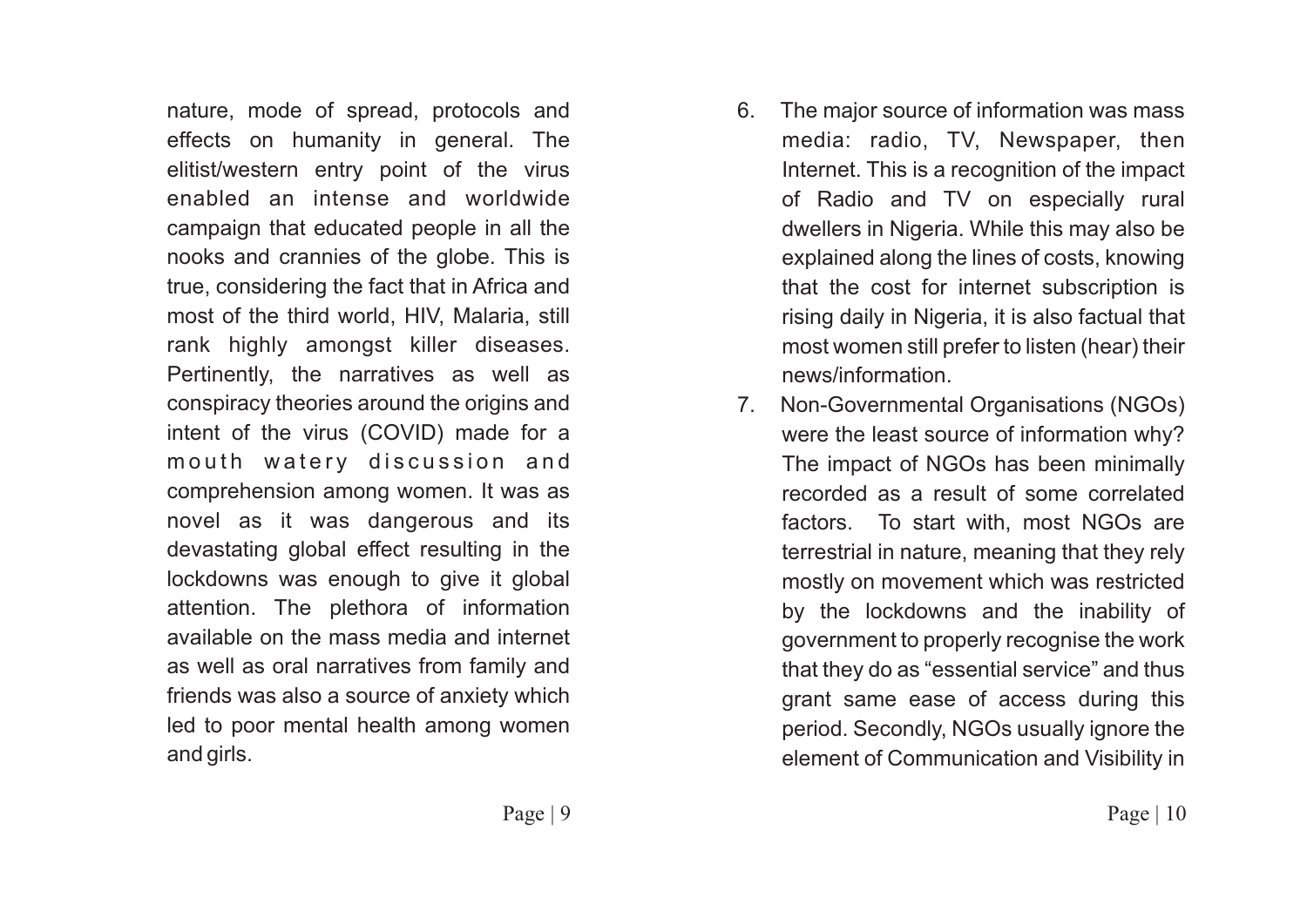terms of their identity and the work that they do. It is therefore not surprising that the efforts and work of NGOs was mostly diffused, mellowed or sometimes completely dissipated as Governmental action. Moreover, the lack of visibility of NGOs and Civil Society Organisations (CSOs) could be linked to government's lack of engagement with them in the response to the pandemic. As non-for profit organisations, they may not have the needed resources to disseminate information on a large scale; and being mostly donor-driven, their response to the pandemic would have had to go through some processes of re-programming and approvals by their donors.

8. Key messages received were mostly preventive. No information on the event of someone falling ill and basic first aid and where to go. The inferno of Corona overtook the world like a raging fire, with little or no knowledge/research on specific

modalities for handling and treatment. This vacuum accounted for the original design and logic of the messages that were crafted for mass media. This also resulted in some conflicting and confusing messages that participants might have received.

9. The most difficult rule to keep was the lockdown. While the lockdown was useful against the spread of the virus, the fact that people were not prepared for it made it difficult for them. For women and girls whose means of livelihood revolved around outdoor businesses, it was suicidal to lockdown their business spaces. This was what happened in most cases. The result of this lockdown could be seen in the lack of food experienced in most homes. The popularity of food vendors and roadside restaurants, popularly called "mama put" also meant that most people relied on them for their daily meals and may not have kitchens in their homes, especially in high density areas.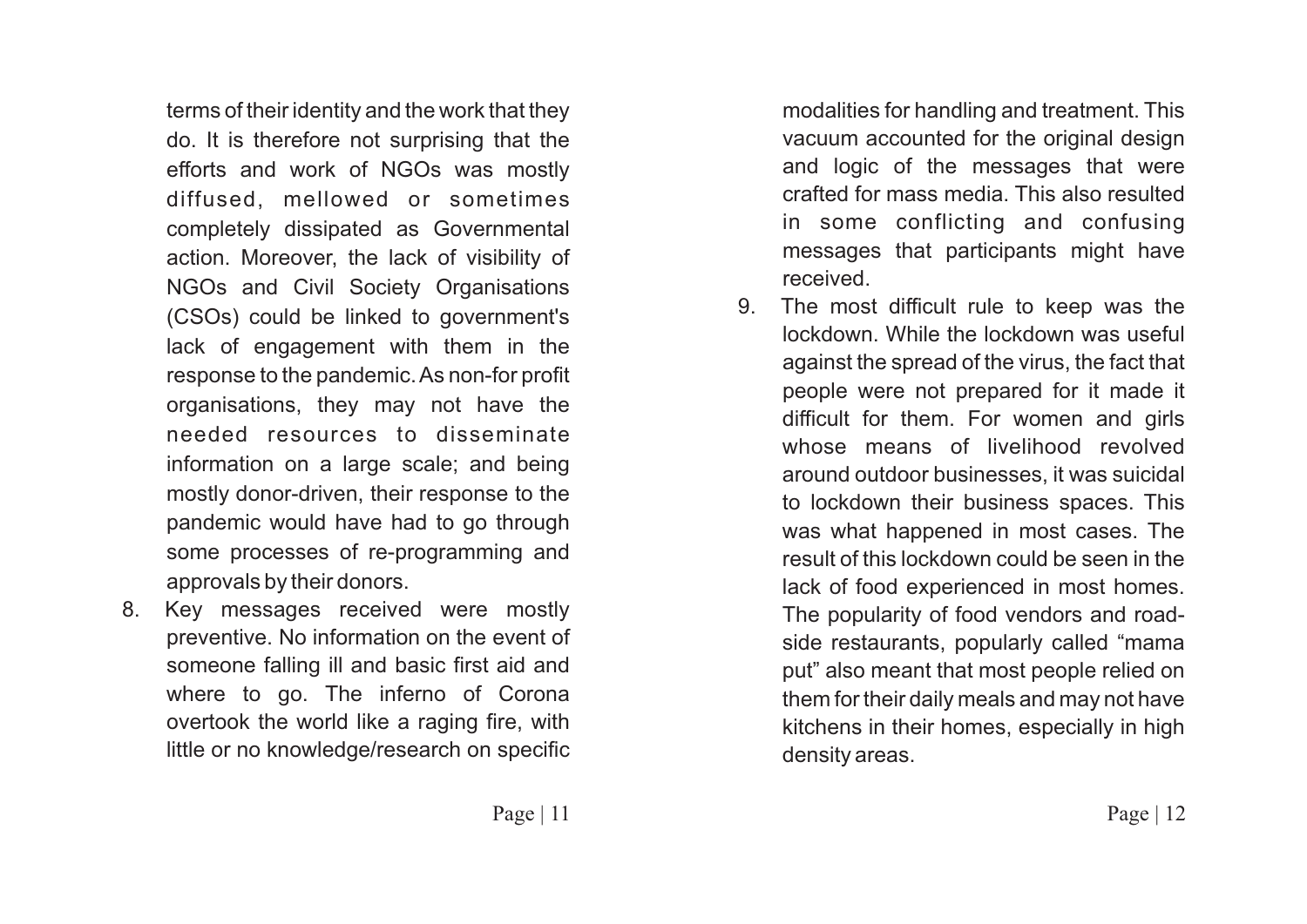- 10. Participants' personal experience (most prevalent) was closure of schools for children. For a number of reasons, schools serve a multilateral partnership with parenthood (motherhood). Aside from tutelage and pedagogy, the school time gives mothers just about enough time to cleanup, wash, tidy up, school, work, do business etc. The closure of Schools for children was therefore disturbing especially from the angle of economic burden. Many schools resorted to online teaching and learning, and many mothers had to struggle to keep up the pace, adding this to their household work. In the rural areas, life seemed to have gone on as before the pandemic in terms of farm-work.
- 11. There was evidence of induced poor mental health during the pandemic due to the effects on economic, social and health concerns including concerns about business, work and social life. The lockdown, loss of jobs, crowded homes

(with all children and relatives locked in) created an environment for conflict among family members.

- 12. Most participants resorted to praying about their worries. The pandemic was indeed a strange phenomenon that need spiritual intervention having taken so much from our very human nature that even to touch one's own face was a source of infection.
- 13. Family members experienced health challenges during the COVID-19 pandemic. Although this was a normal thing to happen, it was particularly distressing to have a family member fall ill during the lock down; in the face of all the challenges, including reduced access to medical services. Most participants reported that they could not do anything about the situation: possible (fear/phobia of hospitals), victimization as COVID-19 related cases, and lack of funds.
- 14. There was evidence that most participants resorted to self- medication; including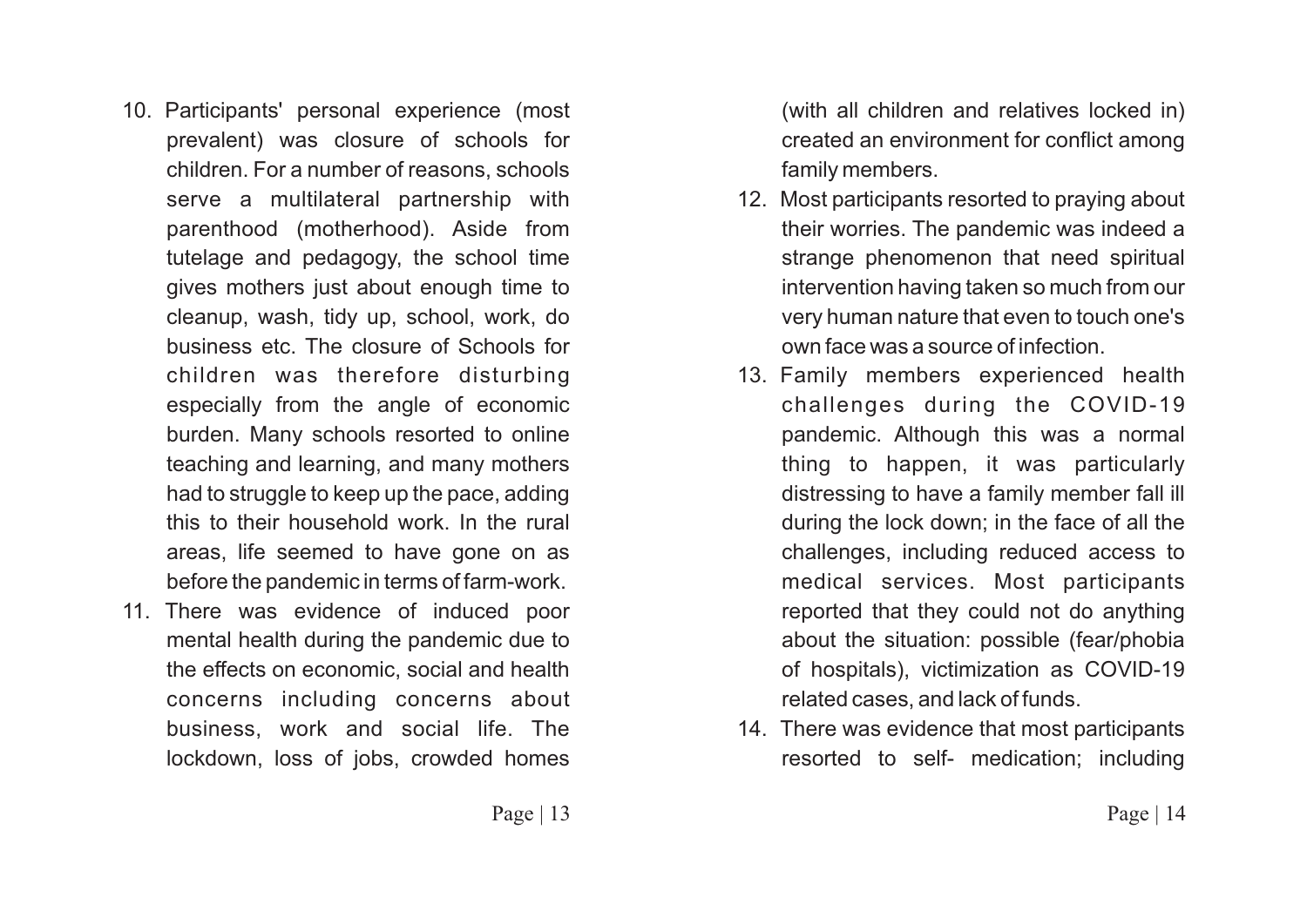herbs. The fear of COVID-19 in the sense that it symbolised a pathway to death, coupled with the idea of quarantine associated with being infected which in truth in most African countries, meant complete abandonment, created a scenario of mass self-help strategies of self- medication including the use of herbs and mixtures. The notoriety of a homegrown herbal mixture by Madagascar also fueled this approach. Given the economic chagrin at the time, it was also not surprising that participants preferred to manage their health problems by themselves, perhaps on account of ease and cost-effectiveness.

15. Most of the participants did not receive any form of social support during the pandemic. It is still unclear the level of preparedness of the country for such a momentous event, yet what was clear from the data is that most women and girls did not receive any palliatives from the government, except for

some locations where NGOs and philanthropists filled the void.

- 16. Participants reported that there was an increase in crime rate during this period. The economic and social consequences of the pandemic created an environment conducive for the flourishing of criminal acts and behaviours. In spite of the increased crime rate, participants felt safe walking in the communities during the day, possibly in response to the dislike to the lockdowns as perceived bondage. Typically, many crimes and criminal activities are active during the cover of darkness so on the average, participants did not feel safe walking alone in the communities at night. Safety at home was generally accepted as okay.
- 17. All forms of Sexual and Reproductive Health Rights (SRHR) violations and Sexual and Gender Based Violence (SGBV) were reported to have been directly or indirectly experienced. Physical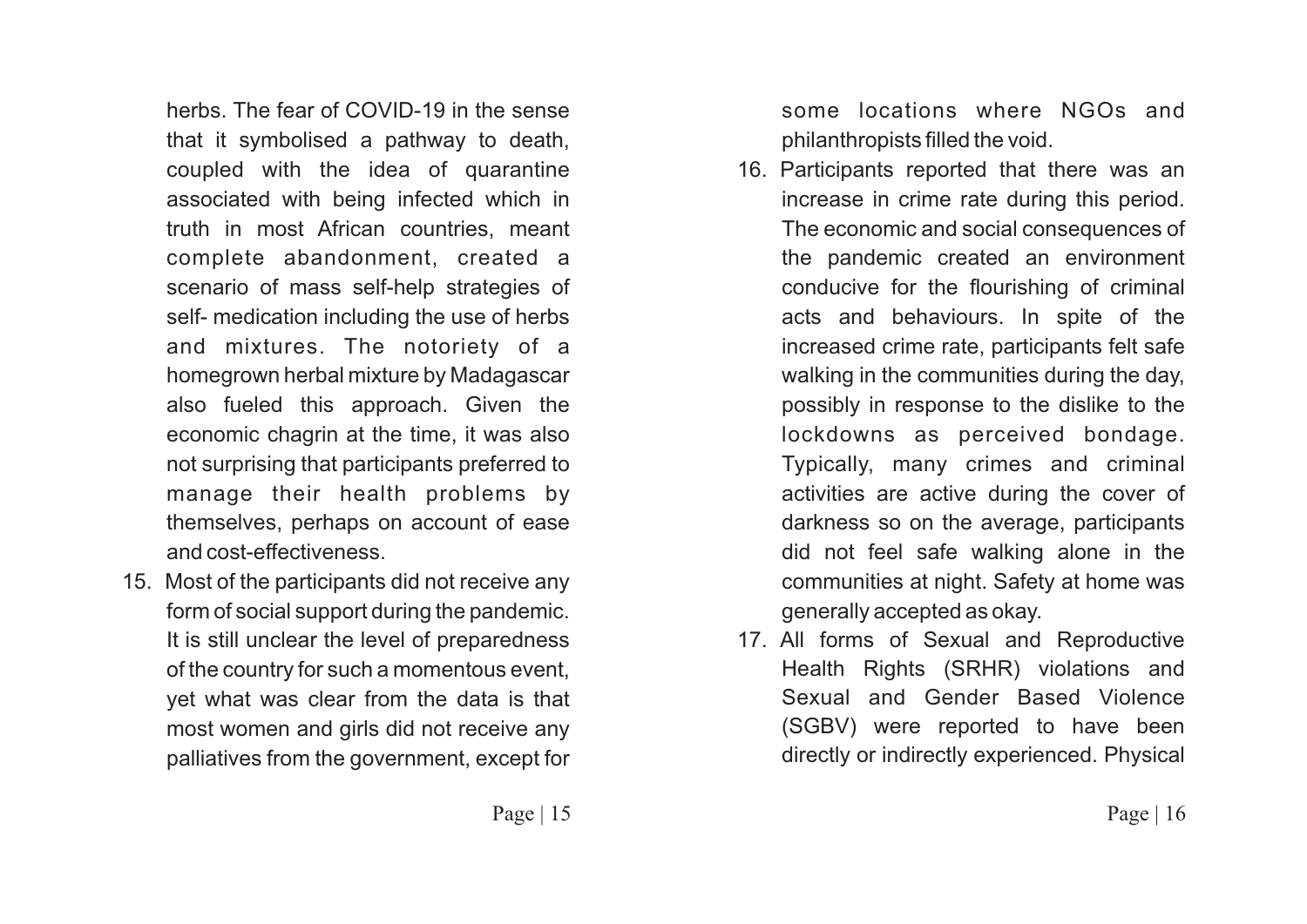violence ranked 1st followed by early pregnancies probably due to coercion or rape. 3rd ranking was unplanned pregnancies and sexual violence ranked 4th.

18. On SRHRs, participants responses revealed that on the average, discussions on sexual matters with partners ranked 1st (probably because of the lockdown and increased demands by male partners for sexual activity) The practice of safe sex ranked second in spite of evidence of unplanned pregnancies.

#### **SECTION THREE: CURRENT FEDERALAND STATE POLICIES**

The novel coronavirus entered Nigeria and Ogun State precisely, through an infected Italian citizen who came in contact with a Nigerian citizen, who was subsequently infected with the virus. It then spread to other citizens in Lagos and to other parts of the country. As at 26th November 2020, Nigeria

Centre for Disease Control, which is the Government Agency responsible for COVID-19 preparedness and response activities reported 66,805 confirmed cases of COVID-19 and 1,169 related deaths and 63,493 patients discharged and since then, over 756,237 samples have been tested (Nigeria Center for Disease Control, 2020). Most cases have been registered in Lagos, Federal Capital Territory (FCT), Plateau, Oyo, Kaduna, Rivers and Edo States, while states like Kogi, Cross River and Zamfara have recorded fewer cases. Currently, all the 36 states have reported COVID-19 cases (Nigeria Center for Disease Control, 2020). According the World Health Organization, in the Africa was likely higher than initially reported, due to limited testing and deficiencies in emergency preparedness (World Health Organization, 2020b).

With the corona virus raging on in its increasing variants, the importance of good healthcare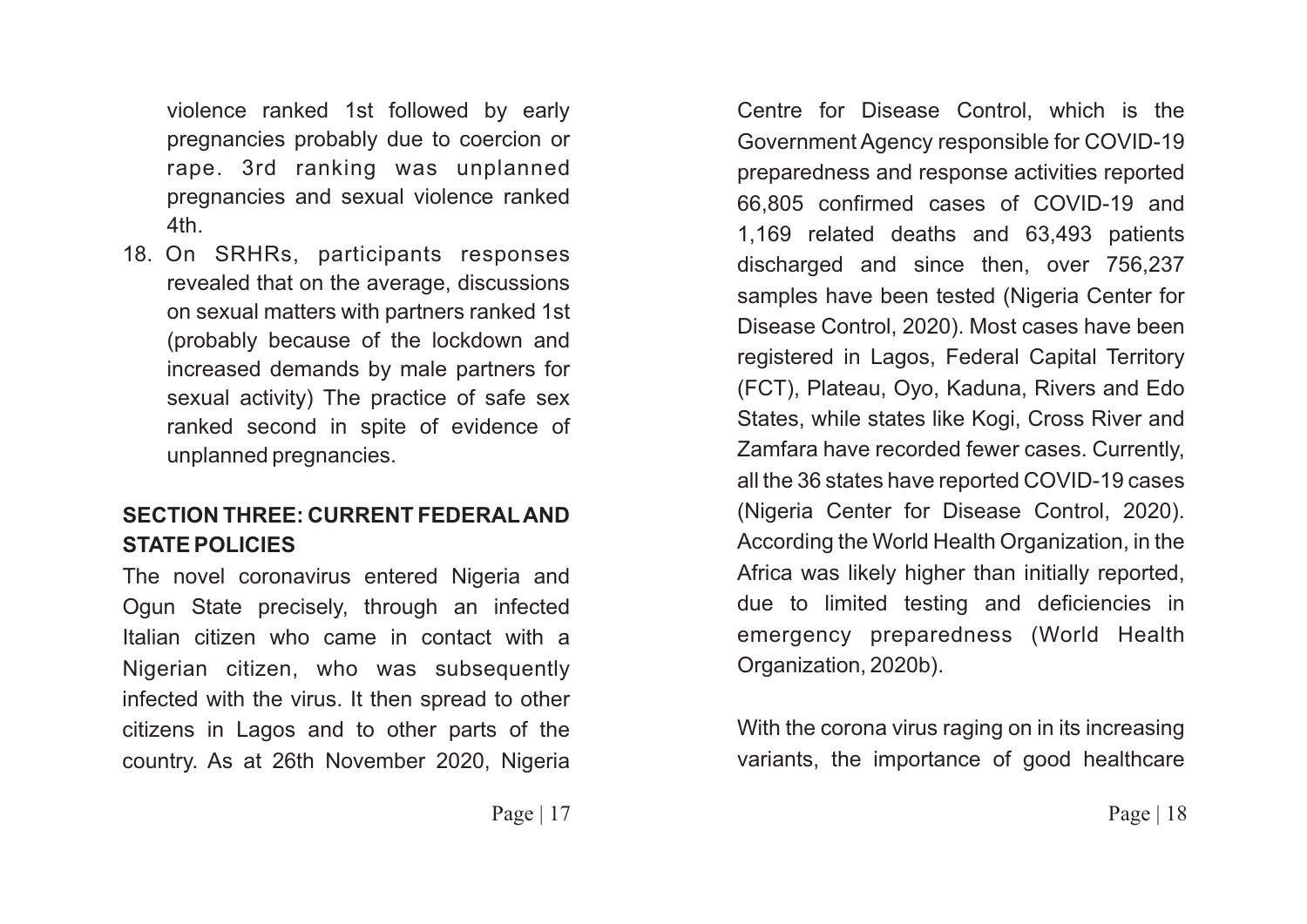system becomes a critical point in controlling the pandemic. A good health system is a basic human right, and should be available to everyone, regardless of sex, where they are born or how wealthy they are. The poorest and most vulnerable people in society, especially women and girls, are often most dependent on the public health system, and are therefore most likely to be affected by how public resources are allocated.

Many African countries lack adequate and standard medical facilities when compared to developed nations such as USA, the UK and China, that all have advanced health care systems but are still a long way from coping with the current pandemic (Mo Ibrahim Foundation, 2020). Issues such as limited testing capacity, shortage of trained staff required for diagnostics and intensive care units (ICU), inadequate ventilators and ICU facilities (needed in severe cases of the novel coronavirus), lack of personal protective equipment (PPE) for healthcare workers and scarcity of funds for the health sector make the African continent more susceptible to the novel coronavirus pandemic (Mo Ibrahim Foundation, 2020).

Nigeria's health care system has been described in many climes as poor, weak, lacking coordination, fragmented in provision of services, lacking in resources, including drugs, decaying in infrastructure and allocated meagre resources (Menizibeya, 2011). Participants in the study resorted to self-medication, many using herbal medicines. This brings to mind the efforts of the Federal Ministry of Health in promoting and standardizing the practice of traditional herbal medicine in Nigeria, there is no any clear-cut legally empowered federal regulatory body that controls the practice of traditional medicine in Nigeria.

According to Iyioha (2016) although Nigeria boasts of a national policy on 'traditional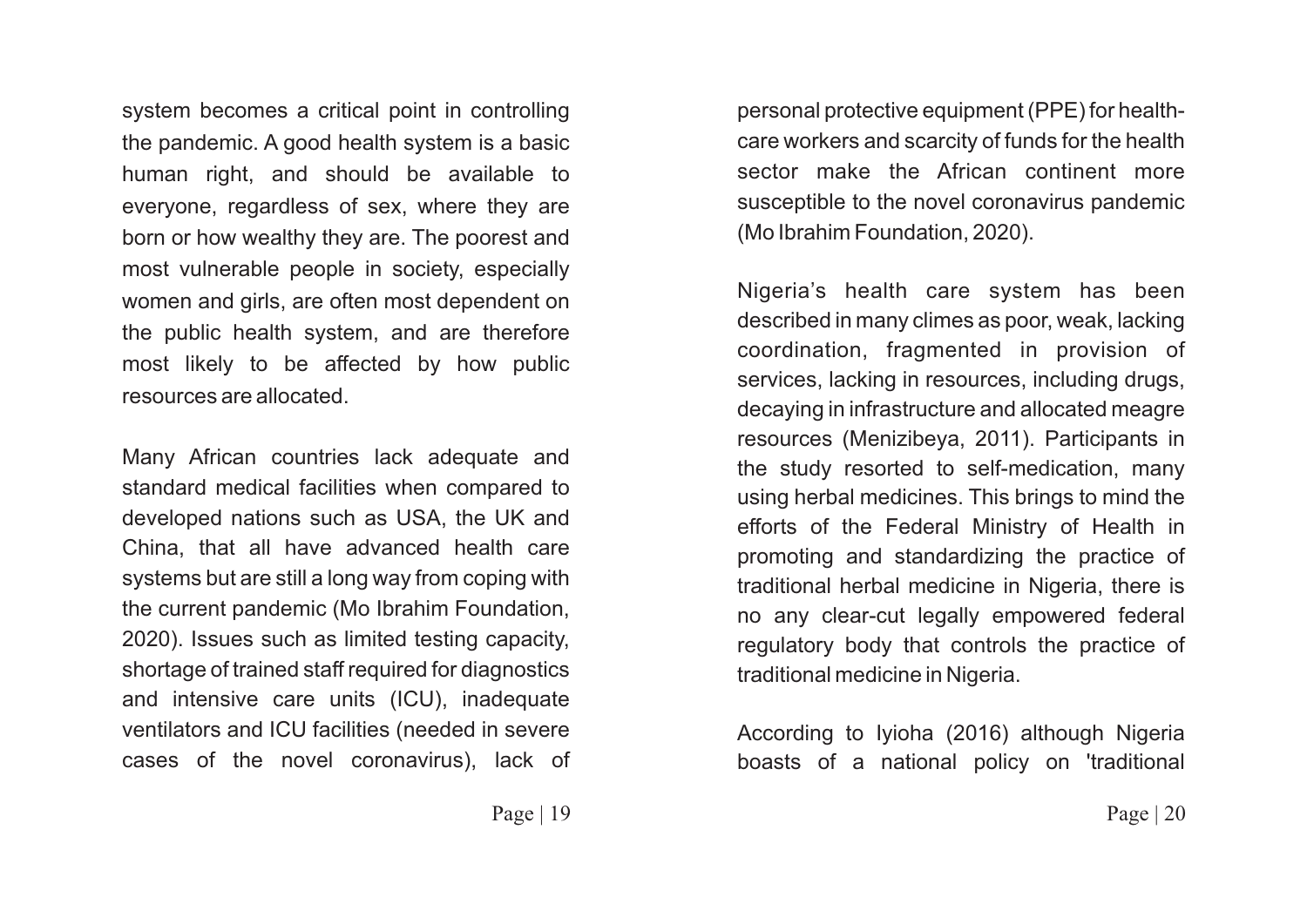medicine', a close examination of laws and policy instruments governing medical practice in Nigeria, including the National Health Act, the National Health Insurance Scheme Act and the Medical and Dental Practitioners Act, reveals that the legal framework governing medical practice is skewed towards privileging biomedicine as the dominant healthcare system in the country over non-biomedical systems. The practice of indigenous medicine, more commonly known as 'Traditional Medicine' in Nigeria is primarily governed by the Traditional Medicine Act, which sets the general legal framework for the recognition of this system of medicine, and signals the country's acceptance of a pluralistic healthcare system.

The Federal Government of Nigeria has thus demonstrated commitment to the health of its citizens by enacting policies and developing strategic frameworks through which health programmes can be implemented. However, women and young people are still largely denied their sexual and reproductive health rights information and services through a systematic failure in which such information and services are either non-existent or domiciled in inaccessible locations such as health clinics where health workers' attitudes and capacities make it impossible for youths to access them.

In addition, lack of awareness of laws protecting youths from SGBV is inhibiting youths' ability to exercise their SRH rights. Ignorance of such laws leaves youths highly vulnerable to Sexually Transmitted Infections (STIs) and HIV infections because they lack back-up knowledge of the laws that support their building up defenses against sexual coercion, rape, and other forms of abuses. There also exist some subtle discriminatory upbringing and socialisation processes of girls and boys to the disadvantage of girls as a result of which girls tend to develop low self-esteem and inability to negotiate sex. Many of them end up with early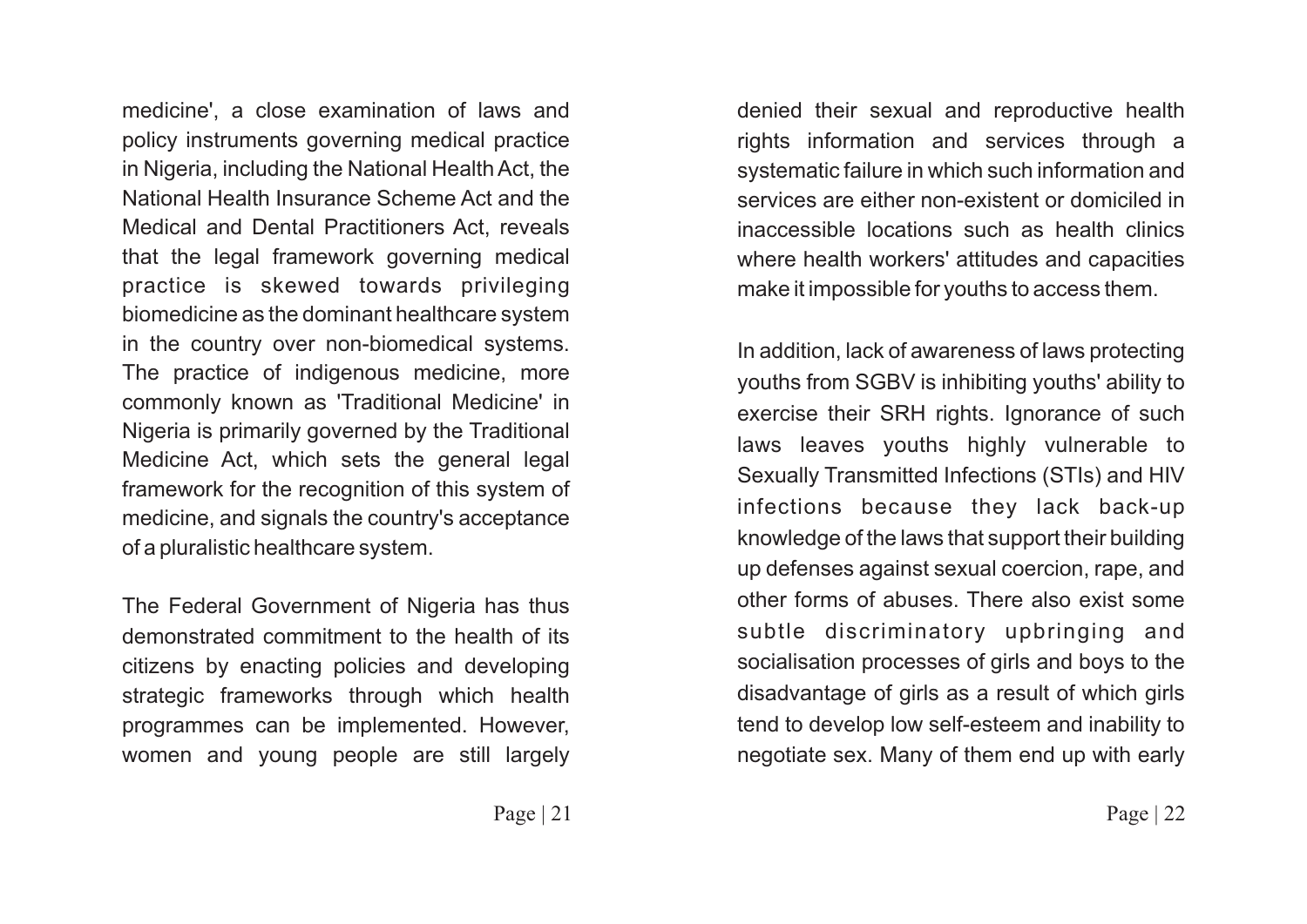and/or unintended pregnancies and eventually drop out of school, jeopardising their future and depriving the nation of their contribution to national development. This gap in knowledge, skill and enabling environment to attain good sexual and reproductive health has been widened by the COVID-19 pandemic which continues to ravage the world, bringing down health systems even in advanced countries.

There are international legal frameworks that support SRHRs. It is considered to be a corner stone of development by the United Nations Population Fund (UNFPA) and is also included in the Convention on the Elimination of Discrimination Against Women (CEDAW) and the Convention on the Rights of Persons with Disabilities. SRHRs include the right to life and survival; autonomy and confidentiality; information and education; equality and nondiscrimination, and privacy, amongst others, (UNFPA, 2004). Nigeria is signatory to some of

these international treaties that uphold the dignity of the person.

At state level, many bills have been processed, some passed into law, others awaiting passage by the lawmakers. These include Violence Against Persons Prohibition, Child Rights, Laws against Female Genital Mutilation, Laws to Abolish Dehumanizing Practices Against Women etc. At community levels, there are also laws that are supposed to protect human dignity. These plethora of laws remain largely unknown to the population, both literate and non-literate, so neither victims are able to leverage on the laws to seek justice nor do perpetrators have them as a point of reference to restrain themselves from causing so much havoc to vulnerable populations.

In the face of the COVID-19 pandemic that has brought on new health, economic and social challenges, especially regarding increased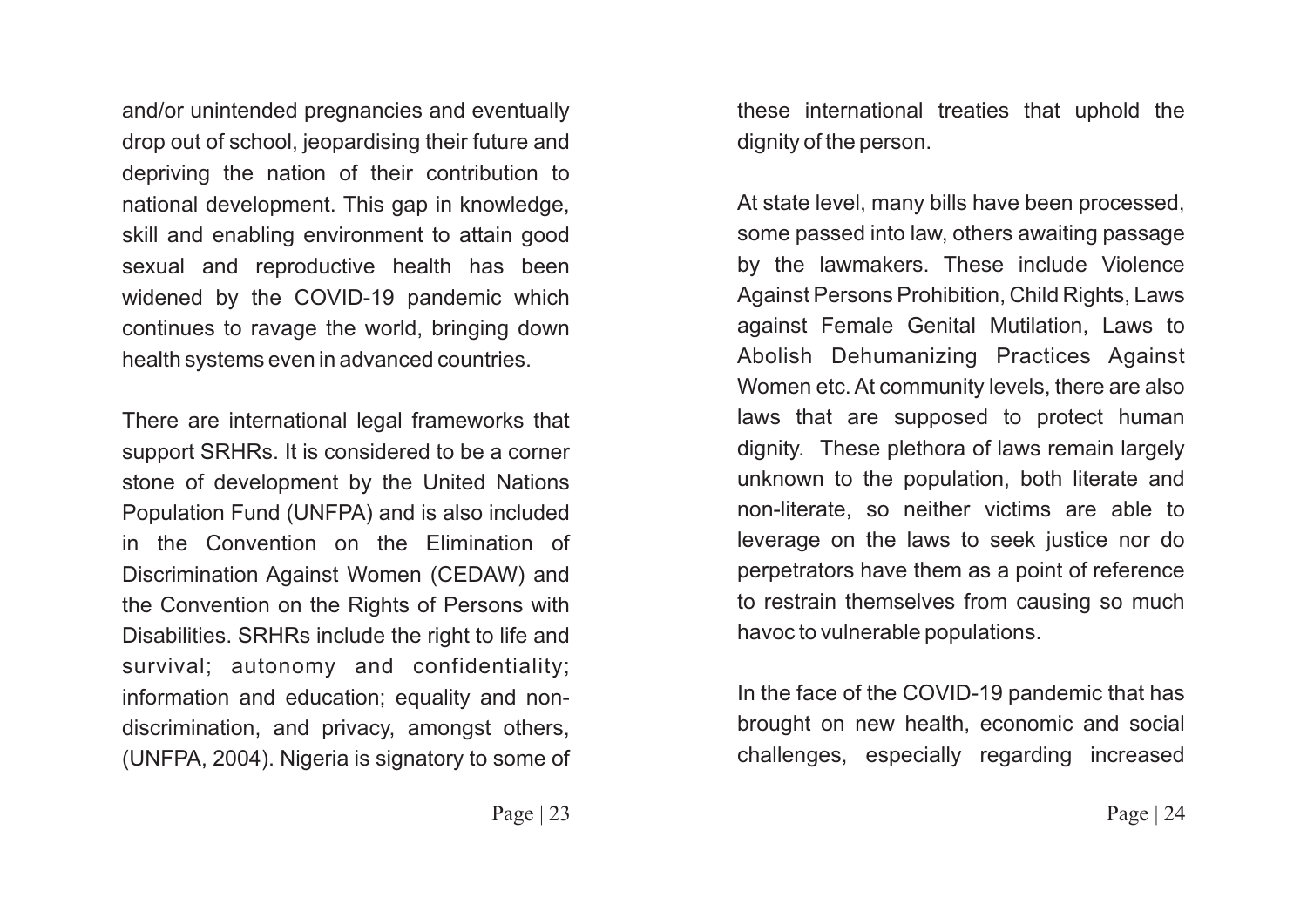SRHRs violations and Sexual and Gender-Based Violence, there is need to call attention to what need to be done urgently by all stakeholders.

## **SECTION FOUR: POLICY IMPLICATIONS/ RECOMMENDATIONS**

**Key Findings on Negative economic impacts; Lose of learning time & keeping children safe in schools.**

Negative economic impacts: loss of jobs, reduced access to farmlands, reduced earnings from businesses, depletion of capital as they had to support their spouses/family through the lockdown.

#### **What to do:**

a) On a medium/long term, the Ministry of Education (MoE) through the Nigerian Educational Research and Development Council (NERDC) should review the school curriculum at ALL levels to intensify the life

and entrepreneurial component and to align these with other programmes of study at higher levels. At the same time a crosscurricular approach to instruction should be encouraged. Teachers at all levels should be trained and retrained using evolving technologies. CIRDDOC may begin to advocate to the MoE for review of the education policy to include pertinent issues arising from the pandemic;

- b) Children who were not reached via online teaching during the lockdown should get an opportunity for catchup/remedial learning. There is need to establish community reading and numeracy hubs/groups for catchup- learning. Most learners in the rural communities did not benefit from radio, TV, online teaching and learning programmes
- c) It should be made mandatory for schools to give parents/guardians orientation on how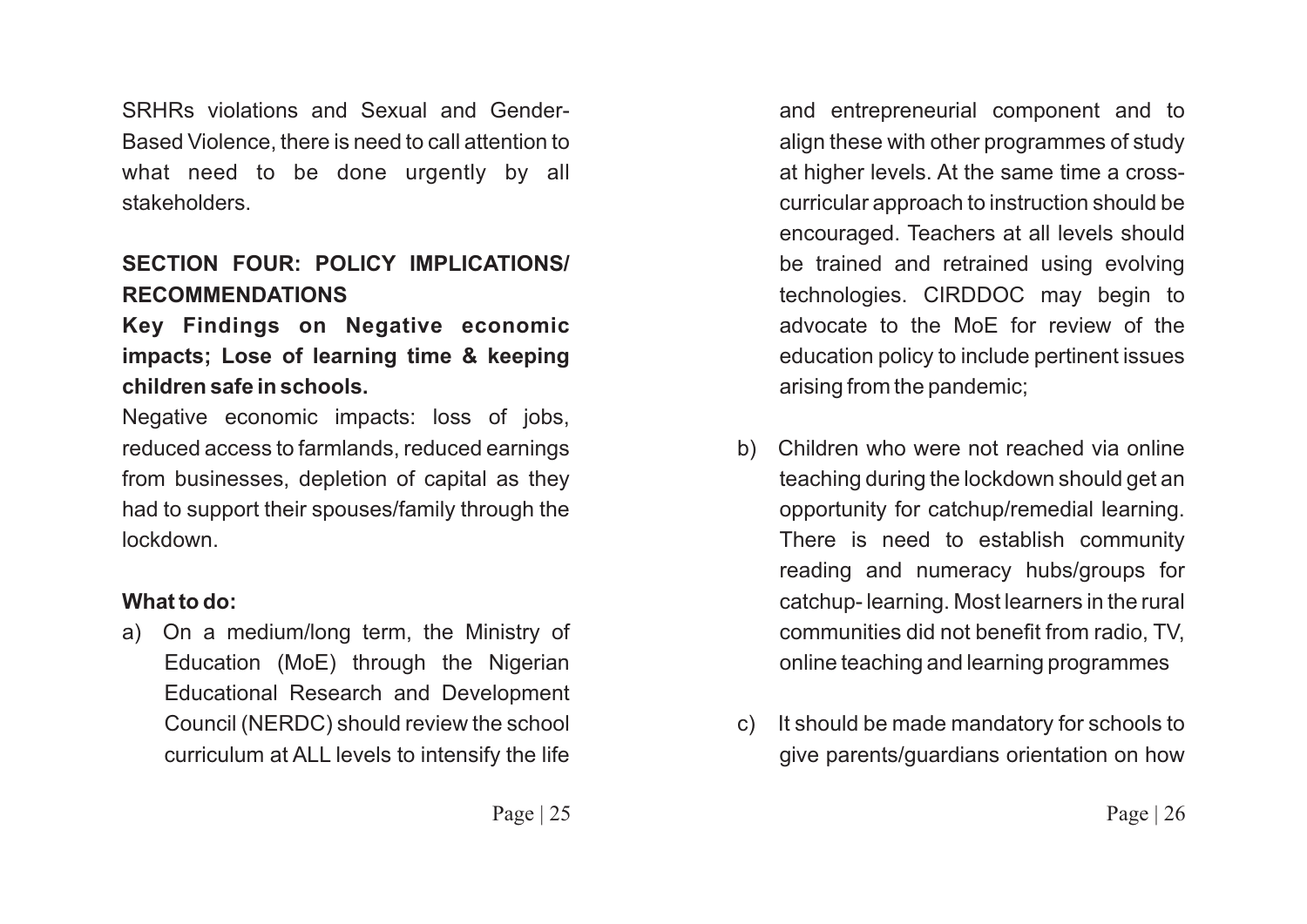to adhere to COVID-19 protocols as well as provide enabling environment for their children's/wards learning at home and in the community;

- d) Government should scale up School Feeding Program to cover rural areas to mitigate the hunger being felt by the rural communities due to reduced farming activities induced by the lockdown.
- e) To reduce grave economic impact on women and girls, advocacy for the nonpoliticization of palliatives and for the involvement of NGOs and traditional and religious institutions in the distribution of same. Funding can be sourced for empowering women and girls through vocational skills training and kitting with work tools such as: sewing machines, food processing machines and soft loans that will enable them to engage in small

businesses without necessarily breaking the protocols.

## **Key Findings on Unequitable Distribution of Palliatives; Non Involvement of NGOs**

Most participants did not get any palliatives from federal, state or local governments. NGOs were mostly not involved by government and its agencies in the distribution of palliatives.

#### **What to do?**

- f) Advocacy for equal representation of males and females in government's COVID-19 response teams will go a long way to ensuring that women and girl concerns are taken care of – especially in the face of a second wave of the pandemic;
- g) Continued advocacy for the passage of Equal Opportunities Bill as the resilience and resourcefulness demonstrated by women and girls in the face of the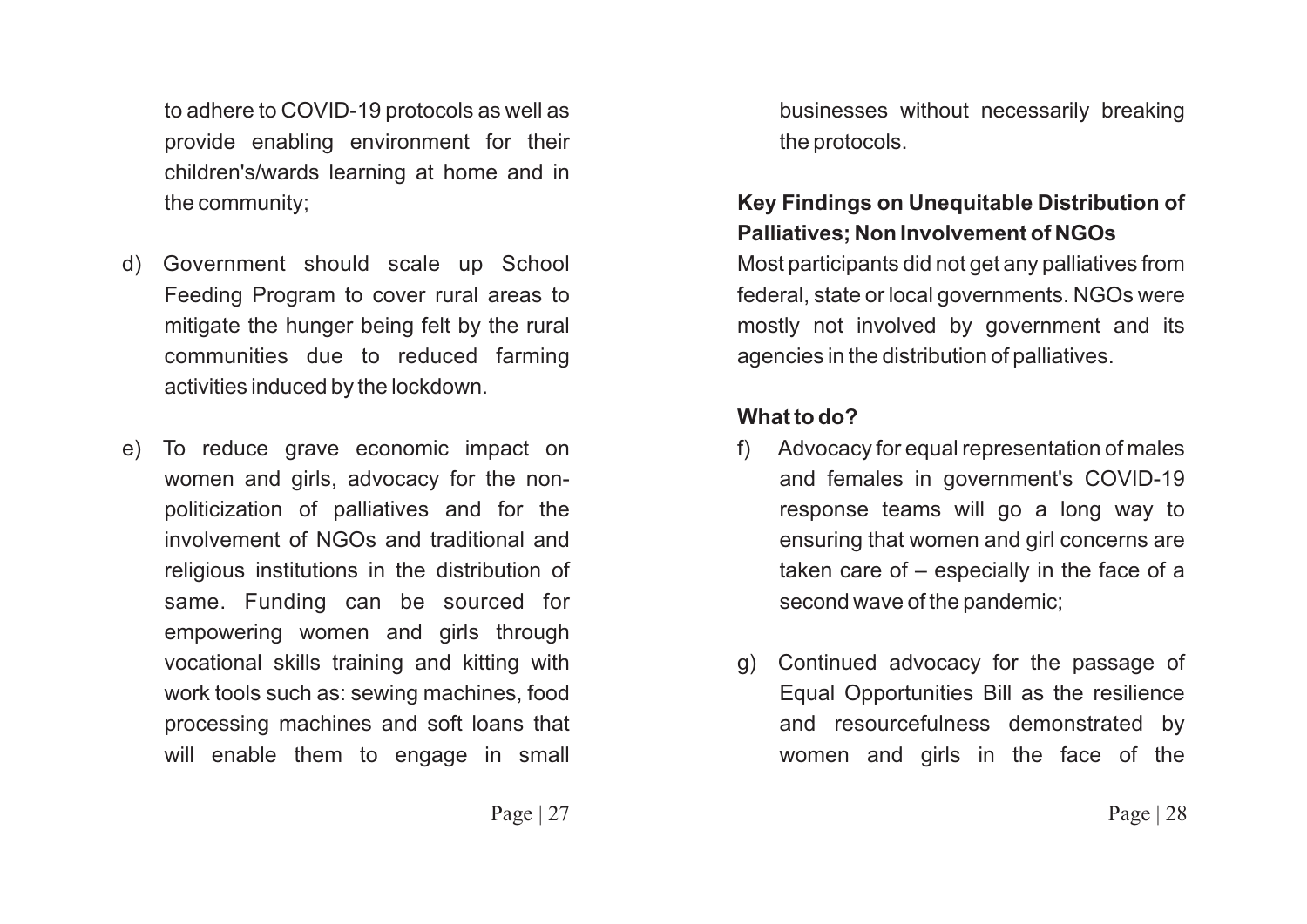pandemic is evidence of leadership qualities which should be tapped by government and the entire society;

h) Advocate for a regulatory framework that will engender a synergy between government and CSOs/NGOs/CBOs to work in mutual understanding of what national development really means. There is need for a closer partnership between government and CSOs/NGOs, INGOs/ CBOs in the response to COVID-19 especially in terms of distribution of palliatives, sensitization activities in rural areas, educating the locals and the community leaders, providing validated information about the virus. Being grass root-friendly, if properly funded, NGOs have the capacity to reach out to people in the remote areas and to vulnerable populations;

# **Key Findings on Negative Health Impacts of COVID-19 on Women and Girls: Reliance on Self-medication and use of Traditional Medicine**

The research revealed that most participants developed poor mental health during the lockdown due to restrictions, decreased earnings, cramped living conditions and ensuing spousal conflicts. Most of them reported that family members fell ill during the period and they did mostly nothing or selfmedicated; some used herbs. A few sought treatment from hospitals or family doctors/nurses. There was reduced access to healthcare/SRHRs information and services and by implication, the many victims of SGBV may not have had access to healthcare during the lockdown.

#### **What to do?**

i) Advocacy for increased budgetary allocation to the health sector should be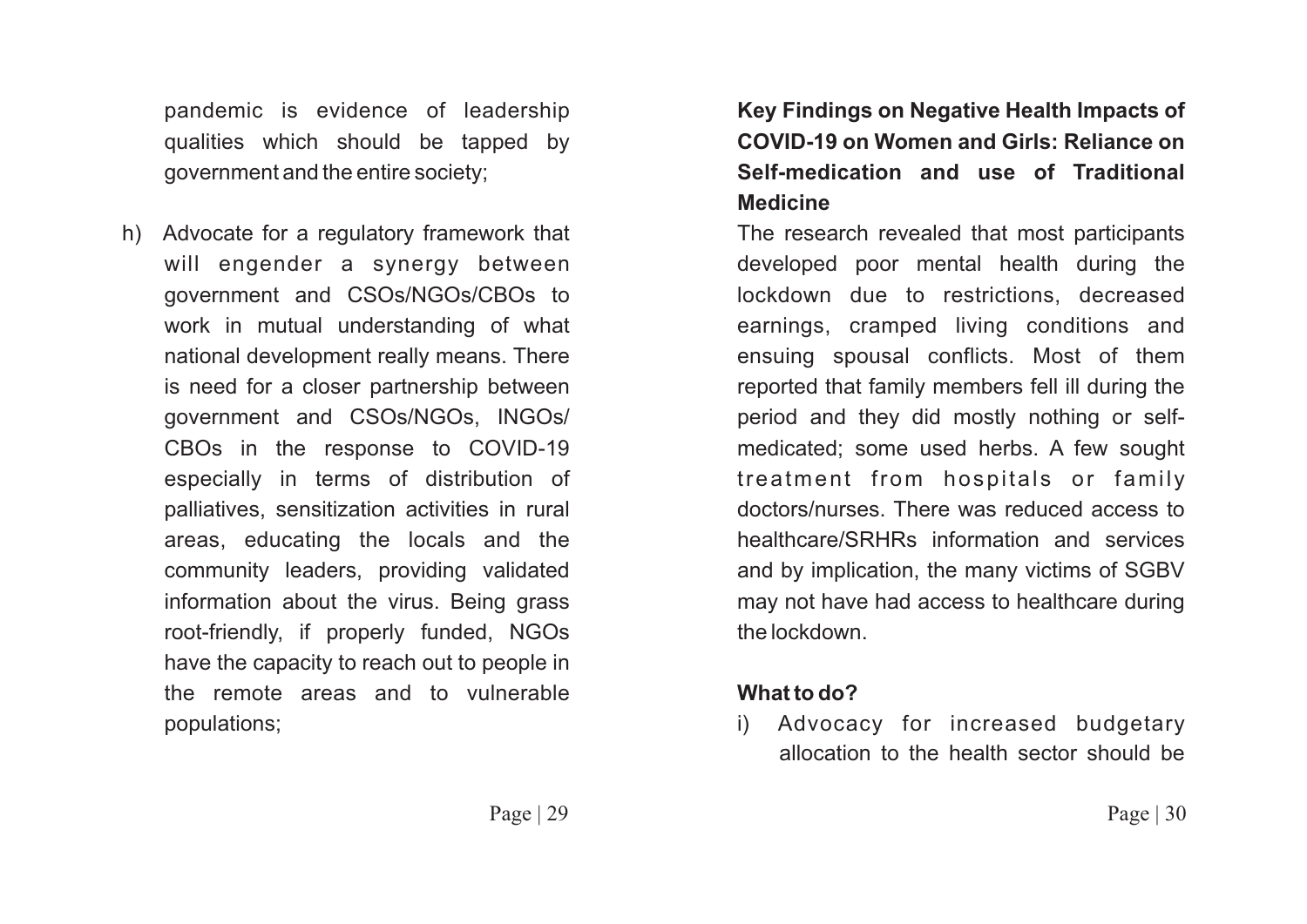continuous to increase access to medical care. The country may not be able to control the pandemic if this does not happen. Funds are needed to revamp the health sector at all levels.

j) Government should support the evolution of a sustainable traditional medicine development in Nigeria by funding research. This will help standardize the medicines.

#### **Key Finding on Information on COVID-19**

There was a lot of information on COVID-19 caused anxiety among women and girls in the study. It was reported that the information was only on daily new infections and deaths, preventive measures and protocols. No authentic information was received on what to do in the event of infection.

#### **What to do?**

k) There should be continuous information

dissemination; NGOs should engage with media to disseminate information through community education on the prevention. Sensitization should be carried out in churches, markets and communities to let them know the need to go to hospital for treatment rather than staying at home to do self-medication

l) There is need to establish community information centres to provide authentic, and relevant information that can also serve as counseling centres. In addition, online and phone services can be provided for those seeking therapeutic interventions, counseling or any other form of sexual rights and services or general Medicare during the lockdown.

# **Key Findings: Increased Crime Rate, increased SRHRs Violations and SGBV**

All forms of Sexual and Reproductive Health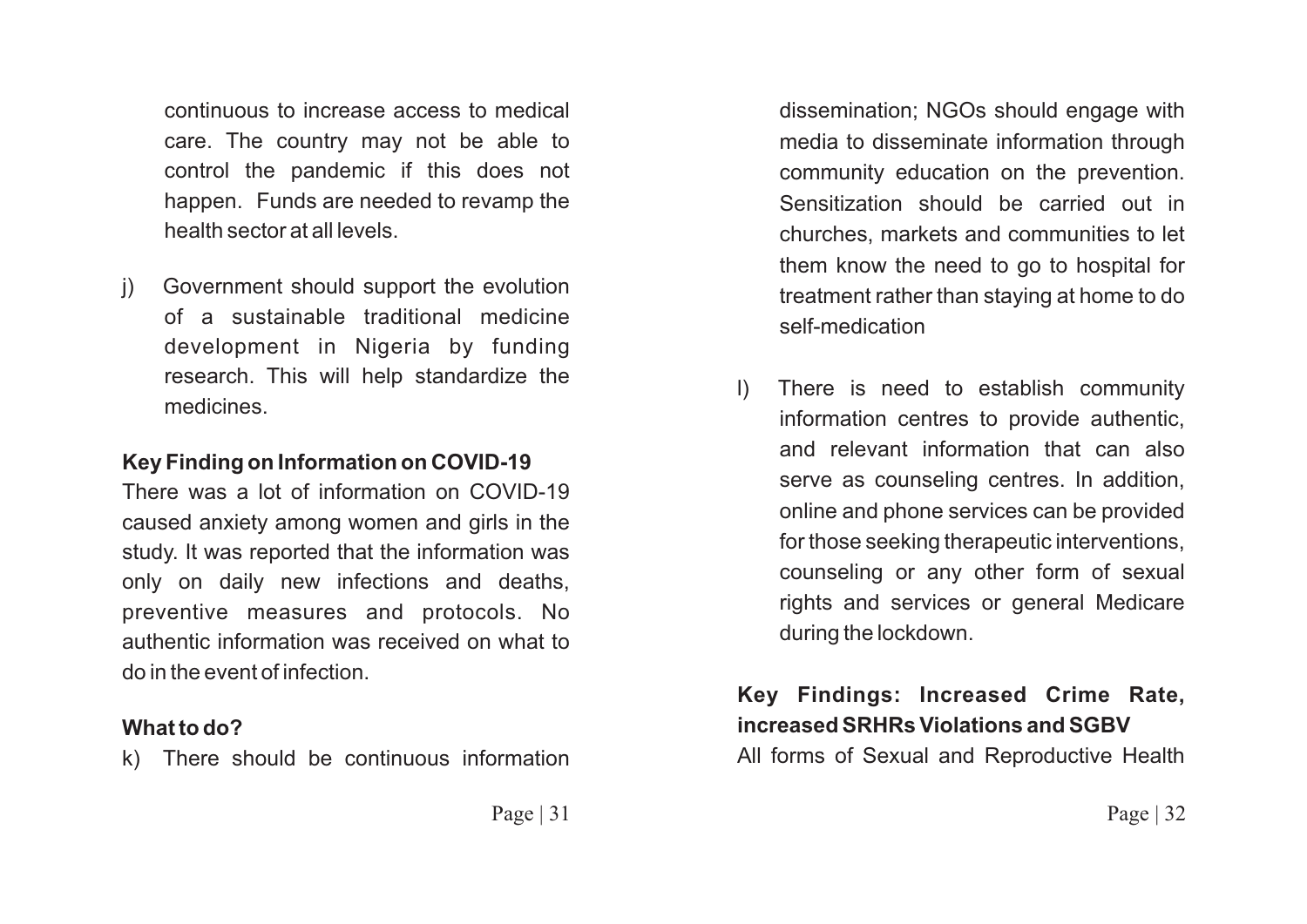Rights (SRHR) violations and Sexual and Gender base Violence (SGBV) were reported to have been directly or indirectly experienced by women and girls. Physical violence was most prevalent, including rape and child defilement.

#### **What to do?**

- m) There is need to continually create public awareness and to train and retrain law enforcement personnel and those involved in enforcing COVID-19 protocols as well as religious leaders, traditional rulers, market leaders and community educators on SRHR and SGBV as they relate to COVID-19 and its protocols.
- n) Set up clusters in public places in the community markets, churches, etc., to enable victims of gender and family violence to alert the authorities/care givers. They may also alert the friends and family about the required help by using code

words or signals that have been introduced and taught to women and children. This will help family and friends to support the victims and push for the perpetrators to face the wrath of the law.